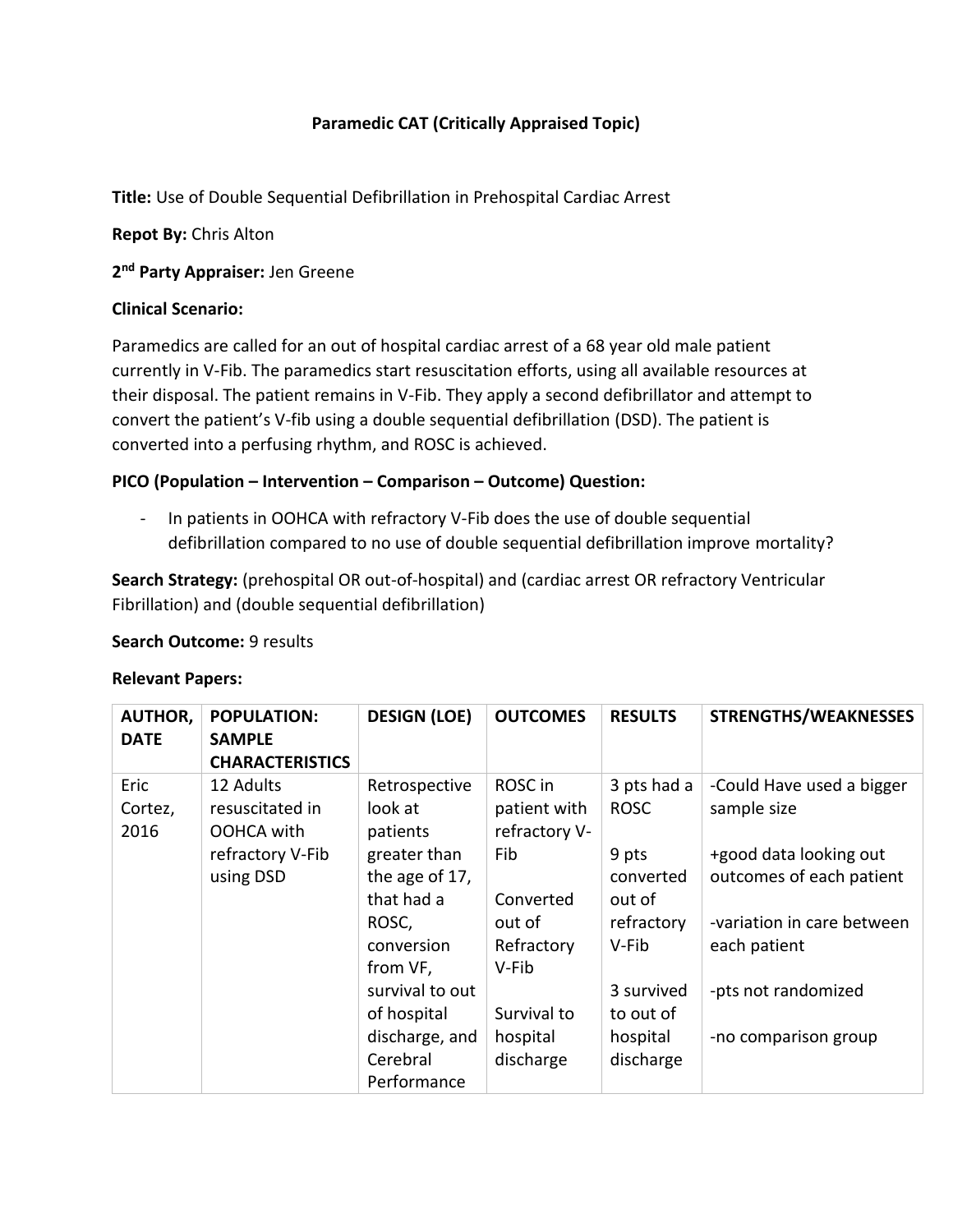|                            |                                                                  | Category<br>Score<br>(LOE3)                               | Cerebral<br>Performance<br>Category<br>Score at<br>discharge | 2 pts had a<br>CPC score<br>of 1<br>1 patient<br>had a CPC<br>of 3 |                                                                           |
|----------------------------|------------------------------------------------------------------|-----------------------------------------------------------|--------------------------------------------------------------|--------------------------------------------------------------------|---------------------------------------------------------------------------|
| Mark A.<br>Merlin,<br>2016 | 7 Adults in<br><b>OOHCA</b><br>experiencing<br>three episodes of | Retrospective<br>look, using a<br>control group<br>but no | Conversion<br>from V-Fib<br>Survival to                      | 5 had a<br>conversion<br>from V-Fib<br>after DSD                   | -Small sample size<br>+Good data collection and<br>examination of results |
|                            | refractory V-Fib<br>shocked with DSD                             | randomization<br>(LOE <sub>3</sub> )                      | admission to<br>hospital                                     | 4 survived<br>to                                                   | -no randomization of pts                                                  |
|                            |                                                                  |                                                           | Neurological<br>disability on<br>discharge                   | admission<br>to hospital                                           | +all pts had DSD used<br>during resuscitation                             |
|                            |                                                                  |                                                           | CPC score in                                                 | 3 had little<br>to no                                              | -no comparison group                                                      |
|                            |                                                                  |                                                           | all pts                                                      | disability<br>on<br>discharge                                      | -different treatment<br>leading up to use of DSD                          |
|                            |                                                                  |                                                           |                                                              | 1 had very<br>good CPC<br>score                                    |                                                                           |
|                            |                                                                  |                                                           |                                                              | 5 had<br>brain<br>death                                            |                                                                           |
|                            |                                                                  |                                                           |                                                              |                                                                    |                                                                           |

## **Comments:**

- most patients converted out of refractory ventricular fibrillation after the use of DSD
- The earlier DSD was used the better the outcome for the patient
- Age did not seem to be a factor in patient outcome or conversion from V-Fib
- High quality CPR increased chances of conversion and survival outcomes